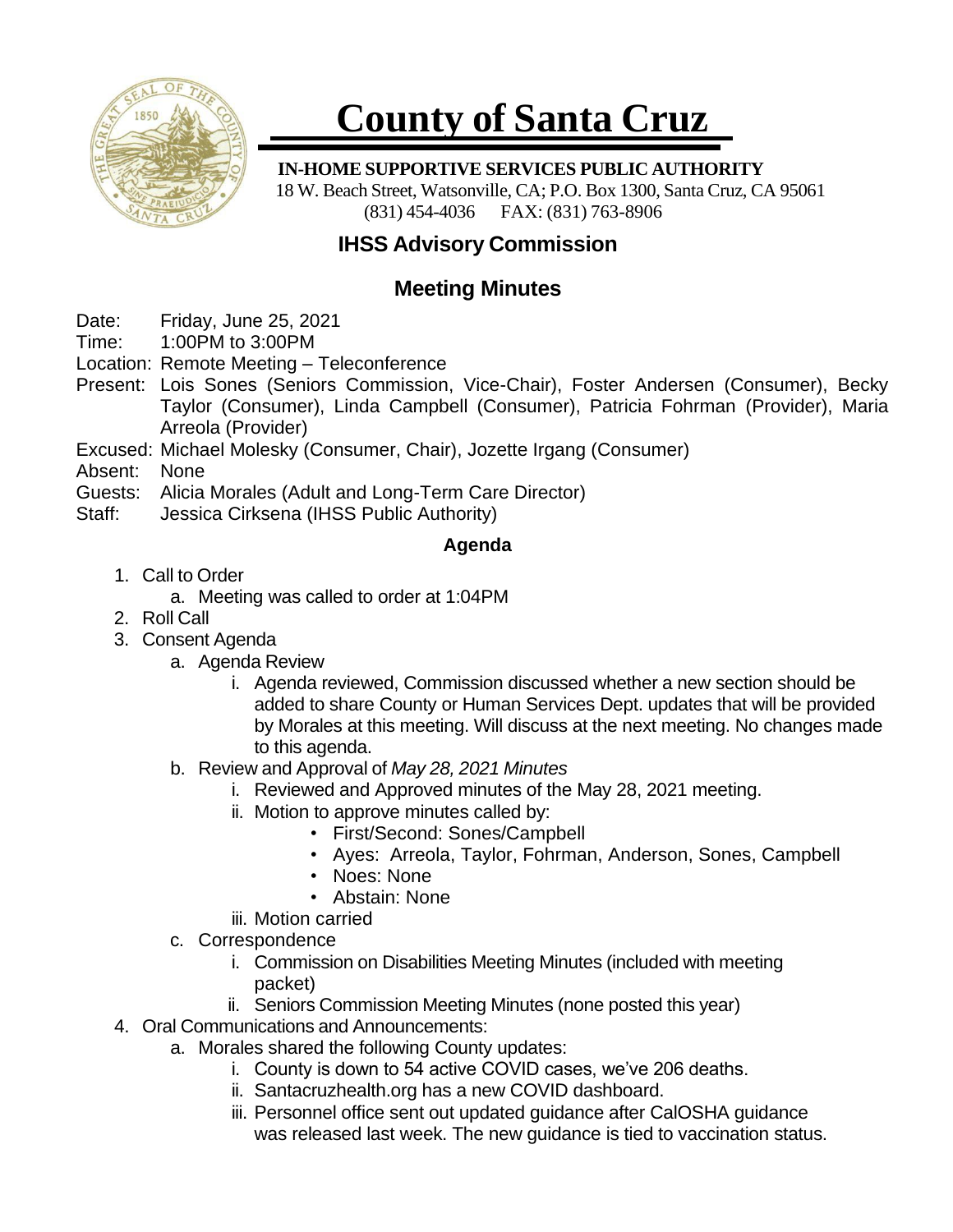Public will continue to be screened in county buildings. Sones asked if county will be releasing vaccine status information. Morales reported not at this time, policy is being reviewed by county counsel and personnel and is driven by CalOSHA requirements.

- iv. APS is back to business as usual with home visits.
- 5. Updates/Housekeeping
	- a. Reminders from the Chair
		- i. No reminders provided
	- b. Topics & Speakers
		- i. Not discussed
	- c. Commission Vacancies
		- i. Two (2) Consumer Representatives
		- ii. One (1) Representative of County Advisory Body or County Staff.
			- Sones asked question on how this was filled?
				- Morales suggested bylaws should be reviewed for further direction and advised Staff could obtain clarification from CAO's office if needed.
- 6. Master Plan on Aging
	- a. Sones and Morales were present on the recent Master Plan on Aging (MPA) planning call.
	- b. Campbell read aloud the five broad MPA goals.
	- c. Sones shared MPA was very exciting because it addresses a lot of topics related to In-Home Supportive Services. Sones asked Morales to expand on how the County would be putting MPA into action?
	- d. Morales provided the following information:
		- i. MPA is a comprehensive plan and it is a framework for the next ten years.
		- ii. Every two years, the County lifts up operational objectives that are measurable and actionable. For the Human Services Department, one of the goals lifted up is focused on implementing the MPA. This goal will be shared with the CAO's office because the plan is so broad and comprehensive. At this point, effort will be focused on identifying key partners.
		- iii. Demographic analysis recently conducted showed individuals 60 and over make up 25% of population in the County currently; that will go up to 30% by 2040.
	- e. Sones provided the following information:
		- i. There is a significant amount of money in the budget to support the MPA.
		- ii. Includes training for caregivers and age friendly communities.
			- Morales clarified that the County has signed on in concept as an age friendly community but hasn't received the official designation. The Board of Supervisors will need to formally approve it as it requires a Board action. Following that, the County and cities would need to apply and AARP would need to certify.
- 7. Vaccines for IHSS Providers
	- a. Staff provided the following update:
		- i. A survey was sent out to all providers via e-mail to determine how many providers have been vaccinated, how many are interested in getting vaccinated but have not scheduled their appointment and how many will not be getting vaccinated.
		- ii. The survey received a relatively low response rate, only received 402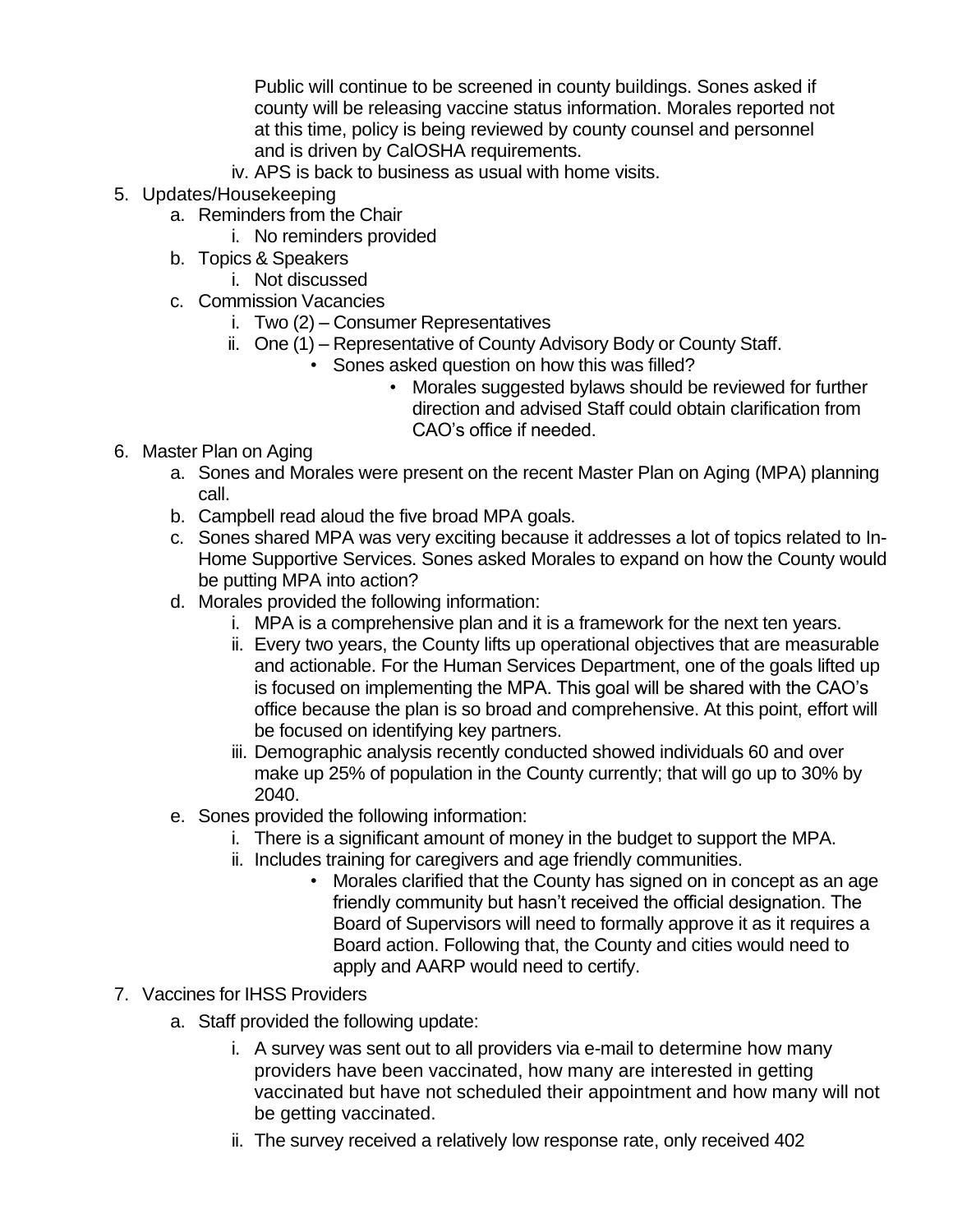responses. Of those, 387 had received vaccine.

- iii. Respondents were provided contact phone number if they needed assistance scheduling or obtaining more information.
- iv. Community bridges hotline phone number shared with commission if anyone needs assistance registering to receive vaccine.
- v. Prior to systems being put in place, staff registered approximately 1,100 providers to receive their vaccine.
- 8. IHSS Program Updates
	- a. Staff provided the following IHSS Program updates:
		- i. COVID flexibilities-awaiting guidance from CDSS on when COVID flexibilities will be ending. Have heard from CDSS verbally in meetings that we can expect most flexibilities to end 9/30.
		- ii. Quality Improvement Action Plan (QIAP)-IHSS has been on a QIAP for the past two years due to falling behind on reassessments. IHSS has made a lot of progress getting caught up on reassessments and expects to be off of the corrective action plan next fiscal year.
		- iii. The 7% cut was permanently repealed in this year's state budget.
		- iv. Awaiting trailer bill language to get more information on the money for career pathways for providers and emergency backup systems provided in this year's state budget.
- 9. Public Authority Updates
	- a. Staff provided the following Public Authority updates:
		- i. Negotiations continuing negotiations with SEIU provider union. Will provide update to the Commission once contract is finalized and approved.
		- ii. Remote enrollment continuing to complete enrollment requirements remotely and accepting e-mail verification of identity from providers. In-person group orientation is waived at this time.
		- iii. Emergency Protective Gear continuing to offer hand sanitizer, gloves, and masks out of both offices.
		- iv. COVID emergency backup system continues through September 30<sup>th</sup>.
			- Anderson asked for additional details on emergency back up system and reported he had not been aware of the system.
		- v. Direct Deposit all providers will be required to enroll in direct deposit by 6/30/22. CDSS sent out mailer advising providers of this requirement. If providers do not have bank accounts, will be provided information on pay cards. When providers enrolled in EVV and direct deposit, they are often getting paid within a couple days of submitting timesheets.
			- Taylor expressed concern regarding this requirement as her providers do not want to be required to enroll in direct deposit.
		- vi. Registry providers we have seen a dip in registry providers this past year and are working on collecting data. Commission requested future meeting to discuss recruitment ideas.
- 10.Subcommittee Reports
	- a. Legislative/Advocacy (Molesky)
		- i. Molesky was not present at this meeting but Sones reported many of the legislative and advocacy updates were covered in PA and MPA sections.
	- b. Website (Vacant)
		- i. No report provided.
	- c. CICA Conference Calls (Campbell)